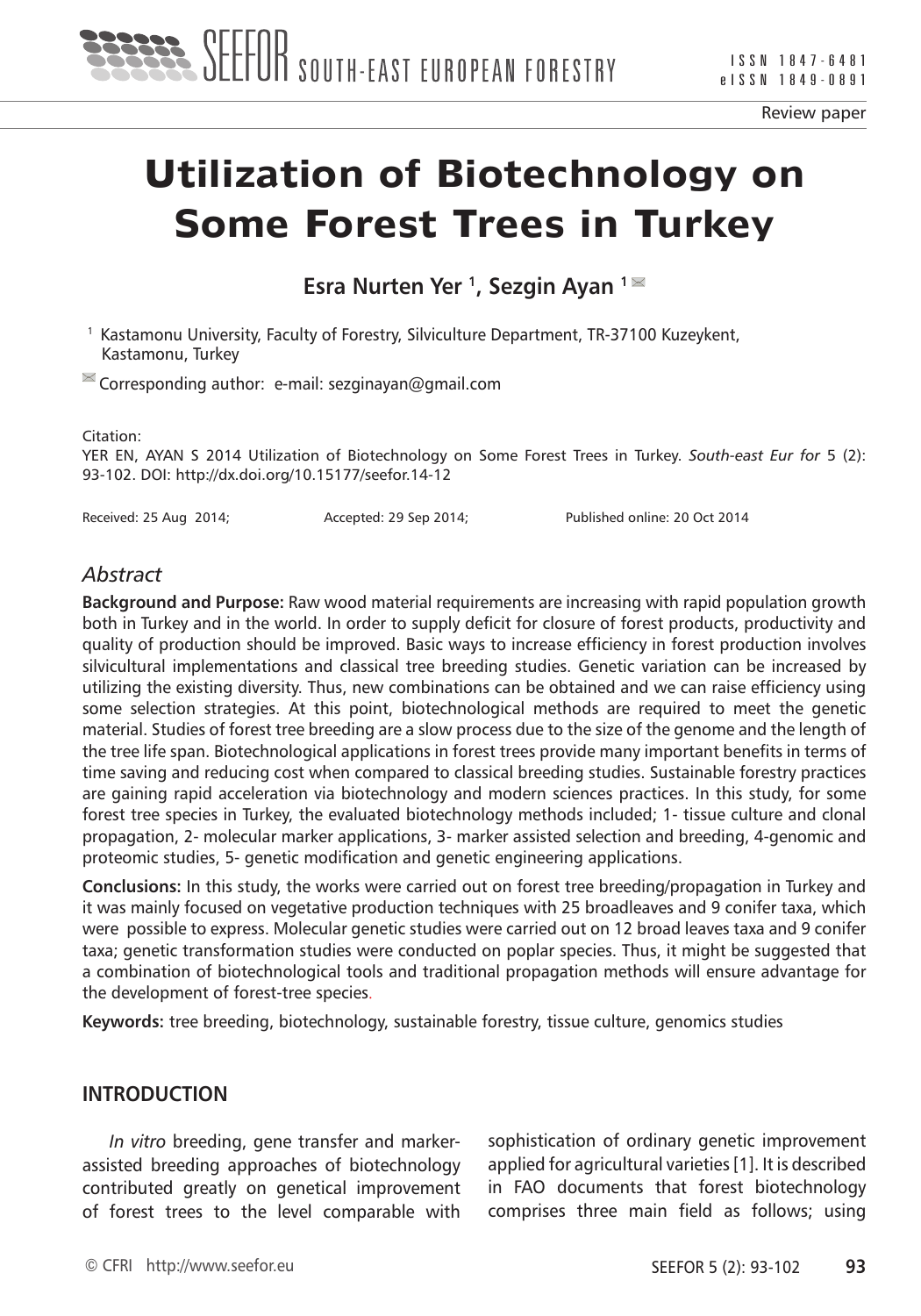molecular genetic markers to get information on genetic futures of populations and genetic base of traits, using advanced breeding technologies to produce consistent high quality planting rootstock at low price and in order to offer new economic future or ecological value, genetic engineering of trees [2]. Due to big size and long growing times of trees, the advance of forest tree breeding is a slow and challenging process. Recently, forest genomics has offered new medium for studying adaptation in trees. The gene technology for forestry has been used to solve the primary environmental issues, to produce cheap renewable energy, to specify relevant genes for the adaption of forest tree. Especially, forest trees' genes having growth future such which is resistant to disorders, herbicide and environmental stresses and wood future such as reducing lignin and increasing cellulose attracts much attention. The usage of modern genotyping technologies that are a highly beneficial medium to analyze effect of dense forestation process, to specify genes that control amazing phenotypes designates allelic assortment for the candidate genes in forest tree populations and measures adaptive allelic assortment for thousands of genes at the same time [3].

Forest biotechnology is related to a wide range of modern procedures practicable for agricultural and forest science and only some part of these procedures are relevant to genetic engineering. Biotechnology term in silviculture comprises all perspectives of propagation of tree and cloning of plant, genotyping of DNA, manipulation and transfer of gene [4]. Conventional breeding depends more intensely on sexual crosses and monitoring trait phenotypes. In order to ensure more precise or a more sweeping results than the results that can be obtained only using phenotypic selection, biotechnology surrounds different procedures that entails one or more laboratory or greenhouse intensive steps. Such procedures may contribute to saving time, reducing expenses or achieving new goals.

Tissue culture, clonal breeding, genetic markers, gene transferring and genomic technologies are extensively used biotechnological practices. The key determinants of this quick development process are promoting powerful and applicable techniques in the biotechnology field and completing genome sequences of certain forest tree forms. Such techniques and studies have contributed exceptionally to the project of propagation of forest trees. As a consequence of the newly found gene regions, gene transfers studies, etc.; creating genetic maps, clone breeding and improving the quality of wood in forest trees were performed. Approximately 45 000 gene sources have contributed greatly to genomic investigation by sequencing poplar tree (*Populus trichocarpa*) genome. Therefore, QTL analysis, genetic modifications and EST sequencing facilitate finding new genes. Additionally, such studies assist in developing specific robust tree forms for specific environmental conditions [5].

Biotechnological procedures having or probably having specific impact on forest tree propagation and the position of the research in Turkey have been presented in the present study. Namely, for some woody taxa in Turkey, the biotechnology methods: 1- tissue culture and clonal propagation, 2- molecular marker applications, 3 - marker assisted selection and breeding, 4 - genomic and proteomic studies, 5 - genetic modification and engineering applications, were evaluated.

## **BIOTECHNOLOGY PRACTICES FOR FOREST TREE PROPAGATION**

Biotechnology can be assessed in three main fields as follows; traditional propagation, molecular genetics, and genetic transformation. Traditional propagation has been used to develop plants for centuries. Over the last two decades, developments in molecular genetics were introduced into the scientific circles and they completed the tools that have been used by traditional breeders. There are two distinct subcategories in molecular genetics. The first one is "Non-controversial technologies", the plant genome is not altered. This category includes; molecular markers used for DNA fingerprinting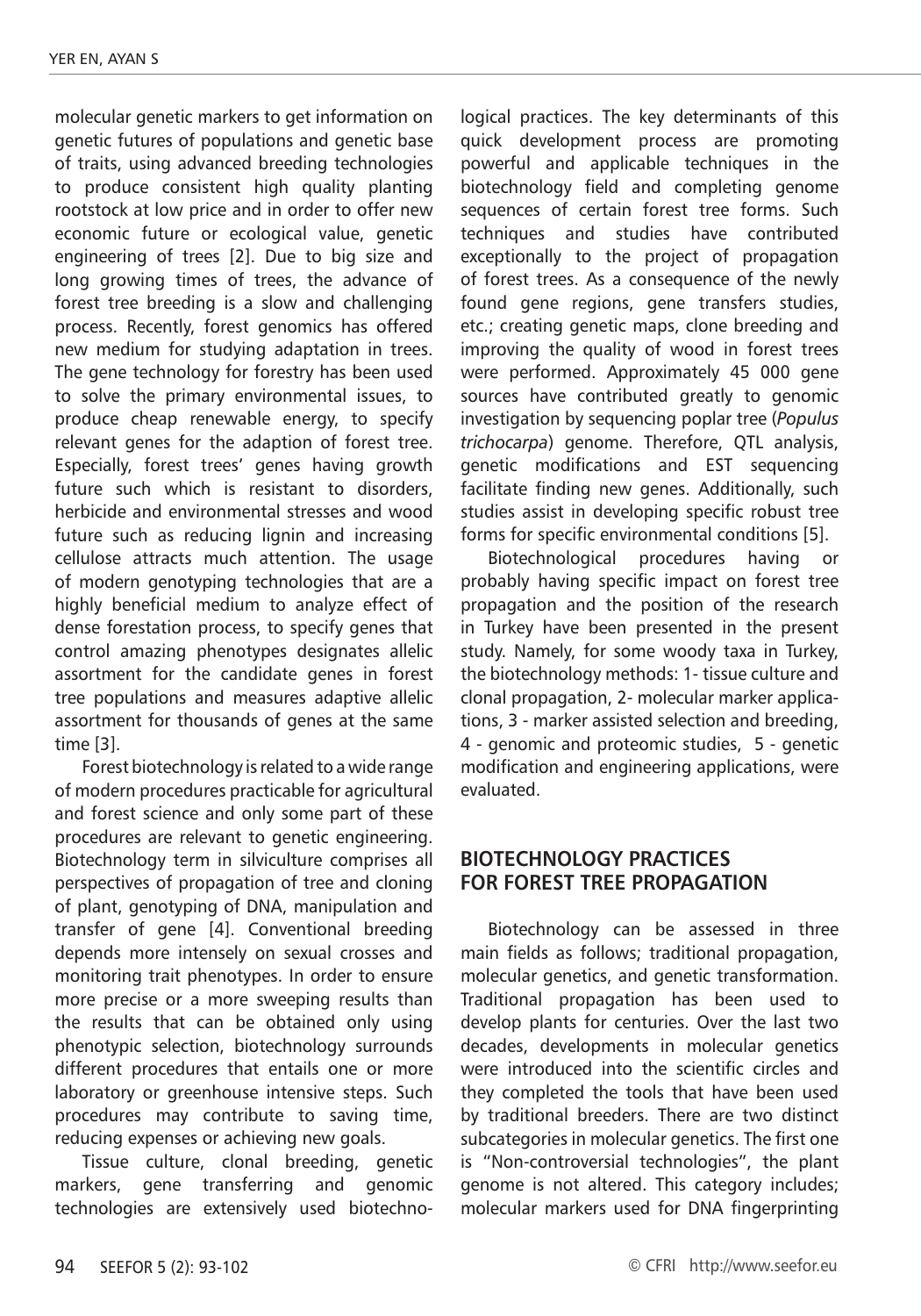and MAS (QTL mapping and association genetics); sequence analysis (genomic DNA, cDNA libraries (ESTs) that helps to discover the gene; and *in vitro* breeding such as somatic embryogenesis. The second in this category is "controversial technologies" that includes recombinant DNA and gene transfer practices. Genetic engineering makes it possible to include new genes among the existing, elite genotypes [6].

Biotechnology comprises change and development of genetic capabilities of plants through different tissue culture and genetic engineering practices. Biotechnology is a technology that is widely practiced and which has a big potential to reduce expenses of production and protection through the energy obtained from non-renewable energy resources as well as to increase agricultural productivity [7].

New biologic inventions in previous years have offered scientists many options, especially in silviculture, to acquire this knowledge.

When we focus on forest trees, biotechnology collaborates with various freestanding disciplines such as vegetative breeding, namely; cuttings, organogenesis, somatic embryogenesis, maturation and micro-propagation; molecular genetics, namely, molecular markers, cloned plant genes and quantitative trait loci and genetic transformation namely; somatic hybridization, gene transfer methods, gene transfers, prospects and limitations [8].

# **Vegetative Propagation (VP)**

Vegetative breeding influences forest trees' developments by using available genotypes for the production of new genotypes valuable in terms of trade. Cutting and in-vitro methods are the major vegetative breeding procedures of forest trees; organogenesis and somatic embryogenesis. Based on their purpose and other similar things, the techniques used differ among different species and within species. The field tests have great importance due to probable unsteadiness in in-vitro regenerated plants [8].

## **Molecular Genetics (MG)**

In recent decades, big developments in molecular genetics of plants enabled the use of it for tree breeding. The possible effect of it relies on the usage of molecular markers and the cloning and characterization of genes and their promoters that manage biological processes' improvement and function [8].

# **Genetic Transformation (GT)**

The traditional gene transfer technique was used effectively in hybridization, however, as it is already known, this technique is only applicable for sexually suitable tree species and it takes many years for its implementation. Such drawbacks can be avoided using the new gene transfer method [8].

In Table 1, a framework for current possible applications of biotechnology for certain forest tree in Turkey can be found.

| Family   | <b>Tree species</b>                |             | <b>Propagation type</b> |    |  |  |
|----------|------------------------------------|-------------|-------------------------|----|--|--|
|          |                                    | <b>VP</b>   | <b>MG</b>               | GT |  |  |
| Pinaceae | Pinus sylvestris L. [9-11]         |             | X                       |    |  |  |
|          | Pinus nigra L. [9-15]              | x           | X                       |    |  |  |
|          | Pinus brutia Ten. [9, 16-23]       | $\mathbf x$ | X                       |    |  |  |
|          | Pinus pinea L. [9, 11]             |             | X                       |    |  |  |
|          | Pinus halepensis Mill [17]         |             | X                       |    |  |  |
|          | Pinus pinaster Ait [9].            |             | X                       |    |  |  |
|          | Picea orientalis L. Link. [24-28]  | x           | X                       |    |  |  |
|          | Picea abies L. Karst [29]          | X           |                         |    |  |  |
|          | Abies spp. [30-32]                 |             | $\mathbf x$             |    |  |  |
|          | Cedrus libani (A. Rich.) [33, 34]. |             | X                       |    |  |  |

**TABLE 1.** Potential applications of biotechnology (VP - vegetative propagation, MG - molecular genetics, GT - genetic transformations) on some forest tree species in Turkey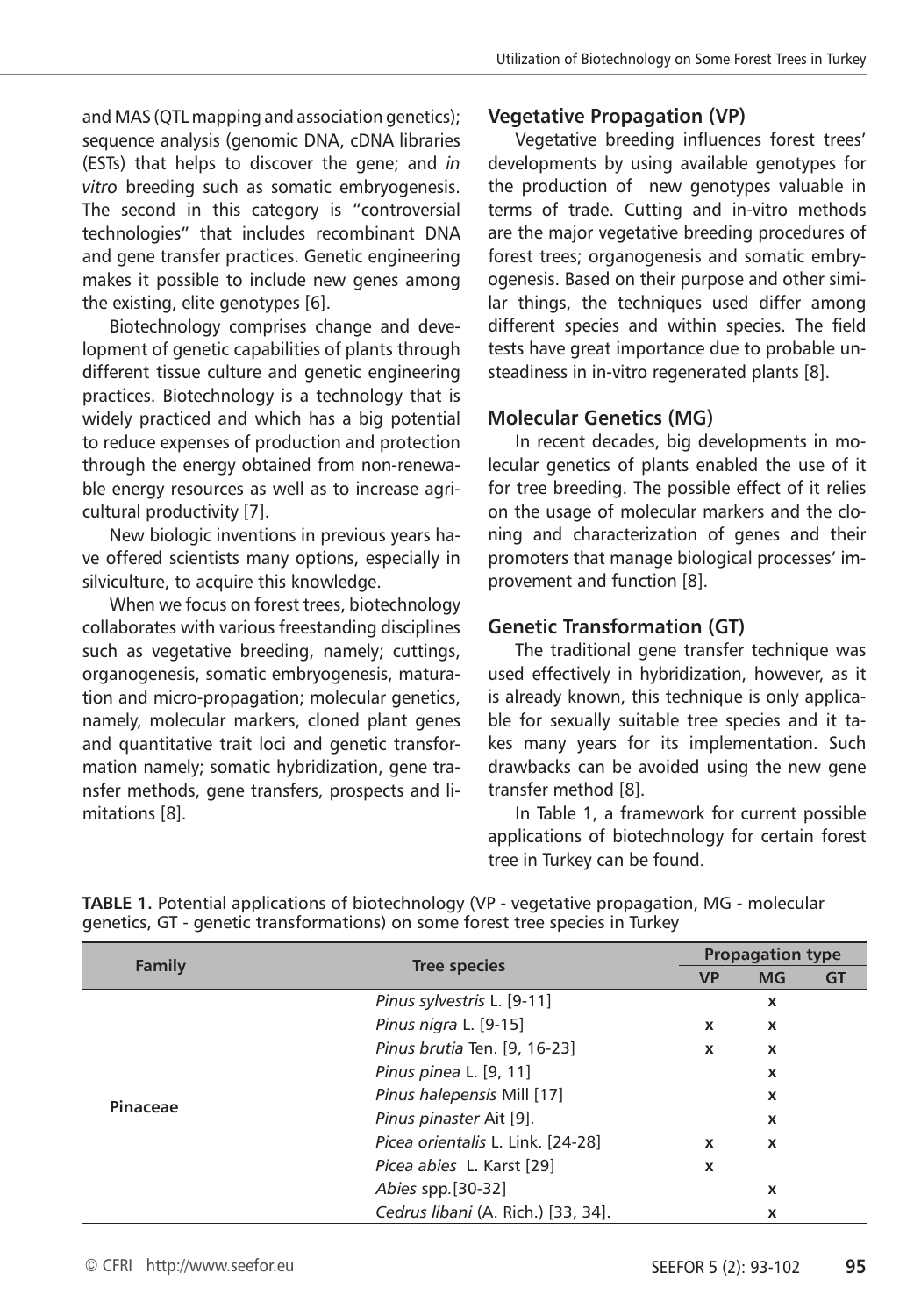| <b>Family</b>      | <b>Tree species</b>                          | <b>Propagation type</b> |                    |    |
|--------------------|----------------------------------------------|-------------------------|--------------------|----|
|                    |                                              | <b>VP</b>               | MG                 | GT |
| Fagaceae           | Fagus sylvatica L.[35, 36]                   |                         | X                  |    |
|                    | Fagus orientalis Lipsky [35, 37]             |                         | X                  |    |
|                    | Quercus petraea ((Mattuschka) Lieb.) [38-40] | x                       | X                  |    |
|                    | Quercus robur L. [38-40]                     | X                       | X                  |    |
|                    | Quercus ithaburensis Decne subsp. [38-40]    | x                       | X                  |    |
|                    | Quercus cerris L. [38-40]                    | X                       | X                  |    |
|                    | Castanea sativa Mill. [41, 42]               | x                       |                    |    |
|                    | Populus nigra L. [43-45]                     |                         | $\pmb{\mathsf{x}}$ |    |
| <b>Salicaceae</b>  | Populus spp. [45-48]                         |                         | X                  | x  |
|                    | Populus tremula L. [45, 49, 50]              | x                       | X                  |    |
|                    | Salix alba L. [51, 52]                       |                         | X                  |    |
|                    | Salix excelsa S.G. Gmel. [51, 52]            |                         | X                  |    |
|                    | Tilia platyphyllos Scop. [53]                | x                       |                    |    |
| <b>Tiliaceae</b>   | Tilia tomentosa Moench. [38, 54]             | x                       |                    |    |
|                    | Tilia rubra DC. [54, 55]                     | x                       |                    |    |
|                    | Tilia cordata Mill. [54]                     | x                       |                    |    |
|                    | Betula pendula Roth.[29]                     | x                       |                    |    |
| <b>Betulaceae</b>  | Betula medvediewii Reg. [56]                 | x                       |                    |    |
|                    | Alnus glutinosa (L.) Gaertn. [57-59]         | x                       |                    |    |
|                    | Corylus colurna L. [10]                      | x                       |                    |    |
|                    | Sequoia sempervirens (Lamb) Endl. [60, 61]   | x                       |                    |    |
| Cupressaceae       | Juniperus communis L. [62]                   | x                       |                    |    |
|                    | Juniperus foetidissima Wild. [63]            | x                       |                    |    |
|                    | Juniperus excelsa Bieb. [63]                 | x                       |                    |    |
| <b>Oleaceae</b>    | <i>Fraxinus oxycarpa Wild.</i> [38]          | X                       |                    |    |
| Fabaceae           | Robinia pesudoacacia L. [38]                 | x                       |                    |    |
| Elaeagnaceae       | Eleagnus angustifolia L. [38, 64]            | x                       |                    |    |
| Aceraceae          | Acer negundo L. [38]                         | X                       |                    |    |
| <b>Platanaceae</b> | Platanus orientalis L. [38]                  | x                       |                    |    |
| Altingiaceae       | Liquidamber orientalis Mill. [38, 65-68]     | x                       | $\pmb{\mathsf{x}}$ |    |
| <b>Myrtaceace</b>  | Eucalyptus spp. [69, 70]                     | X                       |                    |    |
| Cornaceae          | Cornus mas L. [71]                           | x                       |                    |    |
| <b>Taxaceae</b>    | Taxus baccata L. [72]                        | x                       |                    |    |
| <b>Ulmaceae</b>    | Ulmus minor Mill. [10]                       | x                       |                    |    |
| Lauraceae          | Laurus nobilis L. [73-75]                    | x                       |                    |    |
| Anacardiaceae      | Pistacia lentiscus var. chia [76]            | x                       |                    |    |

**TABLE 1.** Potential applications of biotechnology (VP - vegetative propagation, MG - molecular genetics, GT - genetic transformations) on some forest tree species in Turkey - continuation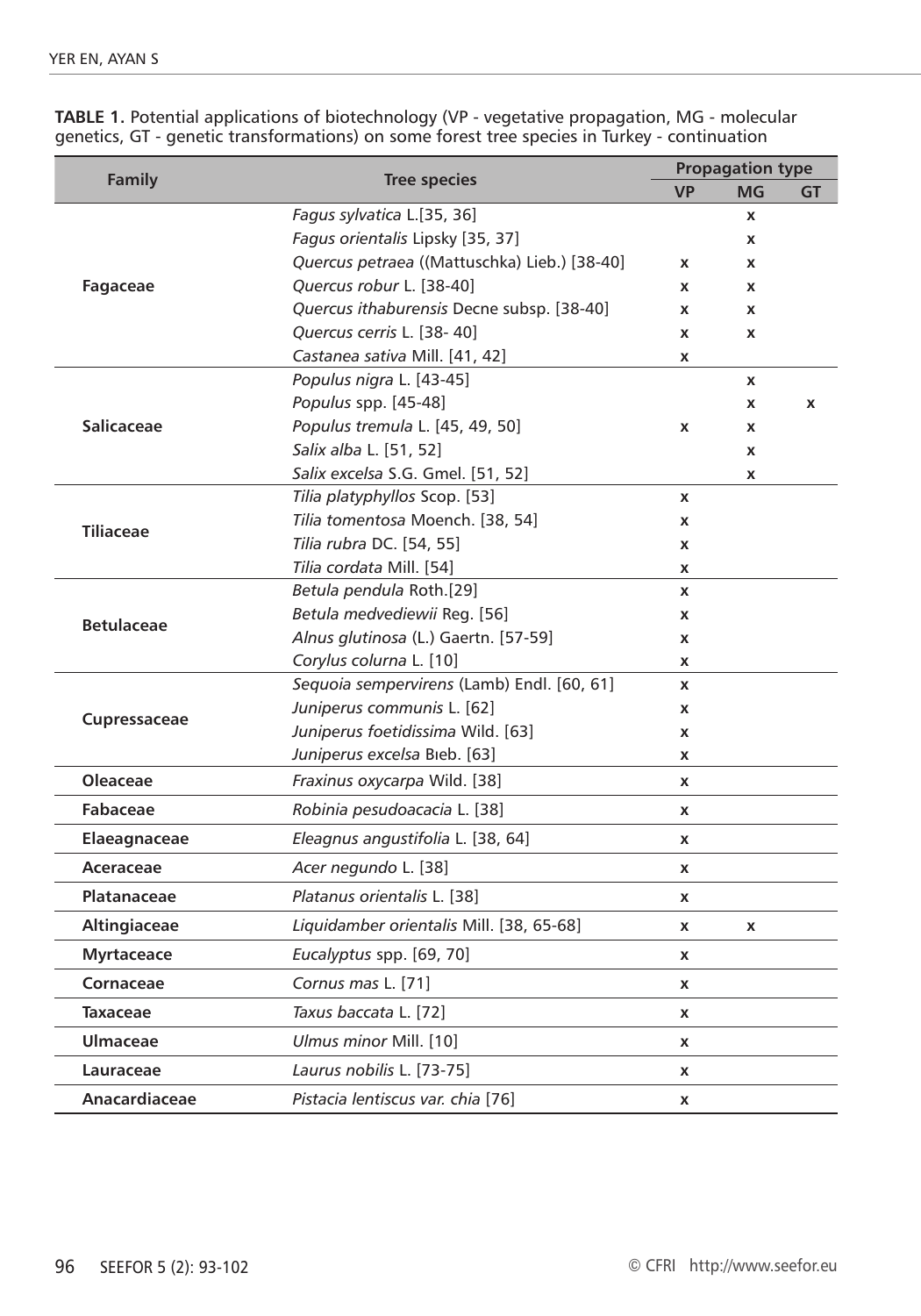## **DISCUSSION**

Due to the big size and long generation periods of trees, until now, the development of forest tree has been a slow and challenging process. In conformity with tree propagation and forestry programs, it is important that forest biotechnology meets the industry requirements for forest products while enabling protection of natural forests mining [2].

It is required to implement comprehensive precipitated - propagation programs to reforest and develop current forest-tree species. It is predicted that a combination of biotechnological tools and traditional propagation methods will ensure advantage for the development of foresttree species [77].

In addition to biotechnology's economic advantages for silviculture such as the increase in production, cost effectiveness for consumers and modified trees for allowing easy processing or other production values, the advantages of biotechnology contribute to the protection of biodiversity and to the decreasing global warming issue [78].

Using such technologies will allow forest trees to be more tolerant to abiotic and biotic stresses, gene expression for rapid growth and modification in wood structure.

Additionally, the usage of these technologies on research has some benefits such as escalated genetic gain per generation by an improved selection in traditional propagation programs, quick application of genetically developed tree species for plantations and better understanding of the genes that manage commercially crucial futures. Such trees will carry the silviculture to a different position in terms of productivity and quality. Additionally, when trees are modified to grow on arid or saline soils that were not suitable for growing before, the created forests can improve the wood production and at the same time contribute to the watershed protection and sequester carbon for the mitigation of climate change and similar things [4].

## **CONCLUSIONS**

Phenotypic assessments require a lot of time and investments and in turn they don't ensure information on the gene's variation that manages adaptive variations. A vast number of molecular marker technologies is available, however, most of these technologies measure neutral or high conservative genetic variations of limited adaptive value. In order to assess the vast number of adaptive genes and prospective trees for *in-situ* conservations, it is required to develop quick and elucidative identifying methods. In order to study adaptation in trees, genomics offers new mediums. In order to specify DNA sequences and to genotype a vast number of individuals, forest geneticist may use technologies that are automated, highly effective, quick and productive [79].

One of the areas where biotechnological methods were used recently was the implementation of biotechnology in forest trees. Biotechnological techniques were widely used on important subjects such as obtaining resistance to diseases and herbicide of forest trees, elevating tree growth rates and developing resistance to environmental stresses such as drought, salinity, climate change and similar things. Additionally, reducing lignin and increasing cellulose to develop wood, attracts much attention. This issue is discussed through the application processes, positive and negative impacts of transgenic trees on the environment and it was also tried to be procured on the auditing legislations related to the studies [80].

In short, in addition to the advantages of using biotechnology in silviculture such as the increase in production, cost effectiveness for consumers and modified trees for allowing easy processing or some production values, the advantages of biotechnology are contributing to the protection of biodiversity and decreasing global climate changes.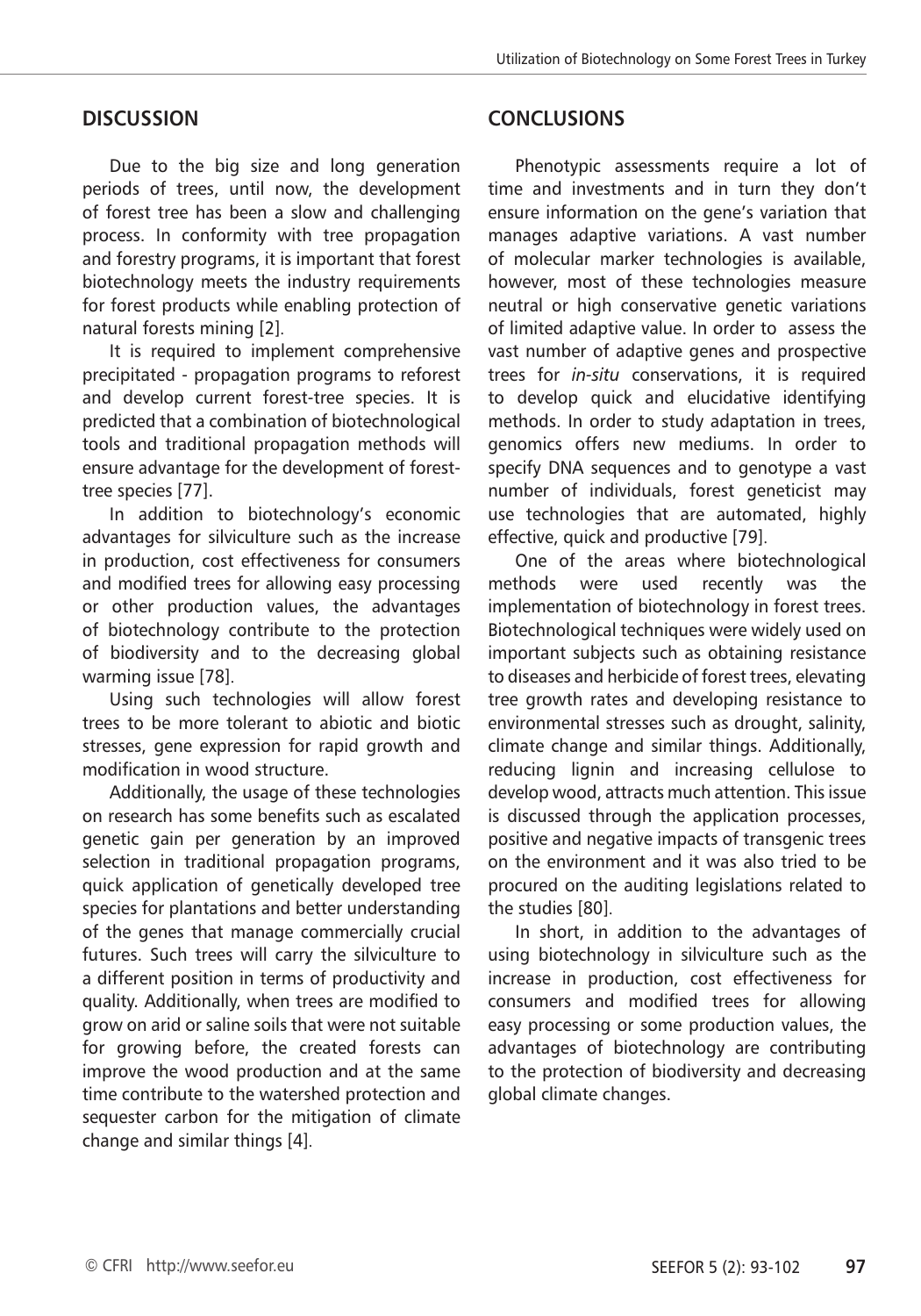# **RefereNces**

- 1. MERKLE SA, DEAN JF 2000 Forest tree biotechnology. *Curr Opin Biotech* 11 (3): 298- 302. DOI: http://dx.doi.org/10.1016/S0958- 1669(00)00099-9
- 2. WHETTEN RW, KELLISON R 2010 Research Gap Analysis for Application of Biotechnology to Sustaining US Forests. *J Forest* 108 (4): 193-201
- 3. YER EN, BALOĞLU MC, AYAN S 2014 Forest genomics for forest tree breeding and gene conservation. *In:* Book of Abstracts of the Third International Symposium on Biology of Rare and Endemic Plant Species (BIORARE-2014), Antalya, Turkey, 19-23 April 2014,
- 4. WALTER C, MENZIES M 2010 Genetic modification as a component of forest biotechnology. *In*: El-Kassaby YA, Prado JA (*eds*) Forests and Genetically Modified Trees. Food and Agriculture Organization of the United Nations, Rome, Italy, pp 3-17
- 5. ERTUĞRUL F, ÇIÇEK E, AYDIN Y 2011 Forest genetics and biotechnology. *SDU Faculty of Forestry Journal* 12: 155-162
- 6. FARNUM P, LUCIER A, MEILAN R 2007 Ecological and population genetics research imperatives for transgenic trees. *Tree Genet Genomes* 3 (2): 119- 133. DOI: http://dx.doi.org/10.1007/s11295-006- 0063-z
- 7. KURT O, ŞAVŞATLI Y 2005 A general view to plant biotechnology. *OMU J Fac Agric* 20 (3): 126-133
- 8. HAGGMAN H 1991 Application of biotechnology to forest tree breeding. *Silva Fenn* 25 (4): 270-279. DOI: http://dx.doi.org/10.14214/sf.a15624
- 9. ŞENTÜRK F 1997 Çam (*Pinus* sp.) Türlerinde Genetik Polimorfizmin DNA Markır Teknolojisi ile Tanımlanması (*in Turkish*). MSc thesis, Gebze Institute of Technology, Gebze, Turkey, 55 p
- 10. COŞKUN S 2002 Batı Karadeniz Bölgesinde Bazı İbreli ve Yapraklı Türlerin Çelikle Köklenmesi Üzerine Araştırmalar (*in Turkish*). Batı Karadeniz Ormancılık Araştırma Müdürlüğü, Bolu, Turkey, Teknik Bülten 7
- 11. İKTÜEREN Ş 1976 Propagation some of the indigenous pines by cuttings (*in Turkish with English summary*). Ormancılık Araştırma EnstitüsüYayınları, , Ankara, Turkey, Teknik Bülten 78: 20 p. URL: http://web.ogm.gov.tr/birimler/ arastirma/icanadolu/Dökümanlar/bultenler/0078. pdf (5 May 2014)
- 12. VELIOĞLU E, ÇENGEL B, İÇGEN Y, KANDEMIR G, ALAN M, KAYA Z 2002 Comparison of existing genetic diversity in Black Pine (*Pinus nigra* Arnold sub. *pallasiana* (Lamb.) Holmboe) Seed Stands, Seed Orchards and Plantations using molecular markers (*in Turkish with English summary*). Forest tree seeds and tree breeding research directorate, Ankara, Turkey, 11: 190, 23 p
- 13. VELIOĞLU E, ÇENGEL B, İÇGEN Y, KANDEMIR G, ALAN M, KAYA Z 2004 Determination of genetic diversity of Anatolian Black Pine (*Pinus nigra* Arnold) populations in Kırklareli-Kasatura Bay Nature conservation Area by Molecular Markers (*in Turkish with English summary*). Forest tree seeds and tree breeding research directorate, Ankara, Turkey, 15: 265, 27 p
- 14. ÖZKURT Z, YILDIRIM T, ÖNDE S, KAYA Z 2008 Induction of embryogenic tissue from immature Zygotic Embryos in *Pinus nigra* J.F. Arnold subsp. *nigra* var. *caramanica* (Loudon) Businsky. *Turk J Bot* 32 (3): 179-183
- 15. ÇENGEL B, TAYANÇ Y, KANDEMIR G, VELIOĞLU E, ALAN M, KAYA Z 2012 Magnitude and efficiency of genetic diversity captured from seed stands of *Pinus nigra* (Arnold) subsp. *pallasiana* in established seed orchards and plantations. *New Forest* 43 (3): 303-317. DOI: http://dx.doi. org/10.1007/s11056-011-9282-8
- 16. VELIOĞLU E, İÇGEN Y, ÇENGEL B, ÖZTÜRK H, KAYA Z 2002 Comparison of existing genetic diversity in Turkish Red Pine (*Pinus brutia* Ten.) Seed Stands, Seed Orchards and Plantations using molecular markers (*in Turkish with English summary*). Forest tree seeds and tree breeding research directorate, Ankara, Turkey, 10: 189, 22 p
- 17. TOZKAR CÖ, SERTAÇ Ö, KAYA Z 2009 The phylogenetic relationship between populations of marginally and sympatrically located *Pinus halepensis* Mill. and *Pinus brutia* Ten. in Turkey, based on the ITS-2 region. *Turk J Agric For* 33: 363-373. DOI: http://dx.doi.org/10.3906/tar-0811- 26
- 18. İÇGEN Y, KAYA Z, ÇENGEL B, VELIOĞLU E, ÖZTÜRK H, ÖNDE S 2006 Potential impact of forest management and tree improvement on genetic diversity of Turkish red pine (*Pinus brutia* Ten.) plantations in Turkey. *Forest Ecol Manag* 225 (1- 3): 328-336. DOI: http://dx.doi.org/10.1016/j. foreco.2006.01.009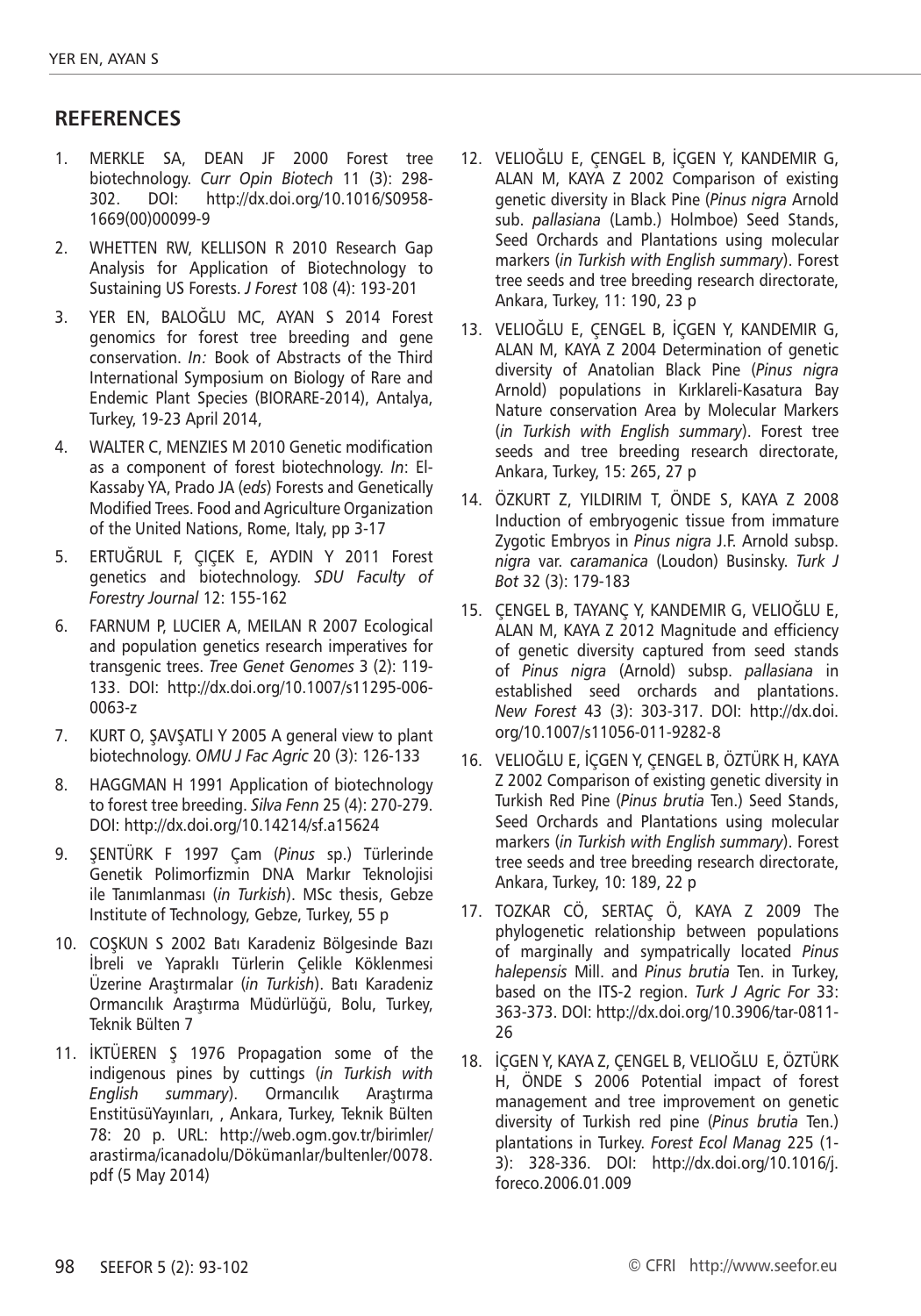- 19. YAHYAOĞLU Z, ÜÇLER AÖ 1993 Kızılçam (*Pinus brutia* Ten.) farklı BAP ve sakaroz konstrasyonlarının *in-vitro* koşullarında embriyo gelişimi üzerine etkileri. *In*: Bakanligi O (*ed)* Papers of the International Symposium on Pinus Brutia Ten., Marmaris, Turkey, 18-23 October 1993. Secretariat of the Organizing Committee, Ankara, Turkey, Vol. 1, pp 254-263
- 20. DOĞAN B 1997 Kazdağı yöresi doğal kzılçam (*Pinus brutia* Ten.) populasyonlarında izoenzim çeşitliliği (*in Turkish*). Ege Ormancılık Araştırma Enstitüsü Müdürlüğü, İzmir, Turkey, Teknik Bülten 10: 43 p
- 21. KAYA Z, NEALE DB 1993 Random Amplified Polymorphic DNA (RAPD) Polymorphisms in *Pinus nigra* var. *pallasiana* and *Pinus brutia*. *Turk J Agric For* 17: 295-306
- 22. LİSE Y 2000 The Impact of Anthropogenic Factors on The Composition of Genetic Variation on *Pinus brutia* Ten. Populations Determined By DNA Markers. MSc thesis, Middle East Technical University, Ankara, Turkey
- 23. İÇGEN Y 2002 Tohum Meçcereleri ve Bahçeleri Tohumlarıyla Kurulan *Pinus brutia* Ten. Ormanlarında Genetik Yapılanmanın Moleküler Markörler Yardımıyla Belirlenmesi. MSc thesis, Middle East Technical University, Ankara, Turkey, 130 p
- 24. TURNA İ 1996 Determination of Genetic Structure of Oriental Spruce (*Picea orientalis* (L.) Link.) populations using by Isozyme Analysis. MSc thesis, Karadeniz Technical University, Trabzon, Turkey
- 25. GÜLSOY AM, TEMEL F, GÜLSOY AD, KAYA Z 2010 The Phylogenetic analysis of *Picea orientalis* populations from northeastern Turkey with respect to non-coding TRN regions of chloroplast genome. *In*: Book of Abstracts of The International Symposium on Biology of Rare and Endemic Plant Species (BIORARE Symposium), Fethiye, Turkey, 26- 29 May 2010
- 26. TEMEL F, ÖZDILEK A, KANDEMIR G, ÖLMEZ Z, KAYA Z 2014 Tolerance to bark beetle damage in *Picea orientalis*: Molecular evidence. *In:* Book of Abstracts of the Third International Symposium on Biology of Rare and Endemic Plant Species (BIORARE-2014), Antalya, Turkey, 19-23 April 2014
- 27. ERKULOĞLU ÖS, ERON Z 1985 Studies on the Rooting of Stem Cuttings of Eastern Spruce (Picea orientalis L.) Seedlings (*in Turkish with English summary*). Ormancılık Araştırma Enstitüsü Yayınları,Ankara, Turkey, Teknik Bülten 155: 47 p. URL: http://web.ogm.gov.tr/birimler/arastirma/ icanadolu/Dökümanlar/bultenler/0155.pdf
- 28. YAHYAOĞLU Z 1980 Doğu Ladini (*Picea orientalis* L.)'in Vejetatif Yolla (Çelikle) Üretilmesi Olanakları Üzerine Araştırmalar. Doçentlik Tezi, Karadeniz Technical University, Faculty of Forestry, Trabzon, **Turkey**
- 29. YAHYAOĞLU Z 1986 *Picea abies* L. Karst ve *Betula pendula* Roth doku kültürü tekniği yardımıyla vejetatif yolla üretilmesi olanakları. *In*: International Plant Breeding Congress, , İzmir, Turkey, 15-17 October 1986
- 30. TAYANÇ Y, ÇENGEL B, KANDEMIR G, VELIOĞLU E 2013 Genetic Diversity and Phylogenetic Classification of Fir (*Abies spp.*) Populations Distributed in Turkey (*in Turkish with English summary*). , Forest tree seeds and tree breeding research directorate, Ankara, Turkey, Teknik Bülten 33: 41 p. URL: http://www. ortohum.gov.tr/Tekbul/TB33.pdf
- 31. ATEŞ MA, DEĞIRMENCI FÖ, TAYANÇ Y, ÇENGEL B, KANDEMIR G, VELIOĞLU E, KAYA Z 2010 The sequence data on non-coding TRN region of chloroplast genomes of Turkish Firs indicating the speciation from a single ancestral Fir. *In*: Book of Abstracts of The International Symposium on Biology of Rare and Endemic Plant Species (BIORARE Symposium), Fethiye, Turkey, 26-29 May 2010
- 32. KAYA Z, SKAGGS A, NEALE DB 2008 Genetic differentiation of *Abies equi-trojani* (Asch. & Sint. Ex Boiss) Mattf. Populations from Kazdağı, Turkey and the genetic relationship between Turkish Firs belonging to the *Abies nordmanniana* Spach Complex. *Turk J Bot* 32: 1-10
- 33. GÜLBABA A G, ÖZKURT N 2002 Isoenzyme Diversity in Cedar (Cedrus libani A. Rich) Populations Sampled from the Bolkar Mountains (*in Turkish with English summary*). Eastern Mediterranean Forestry Research, Tarsus, Turkey, Teknik Bülten 14: 30 p
- 34. KAYIHAN GC 2000 *Cedrus libani* A. Rich. Populasyonlarındaki Genetik Yapılanmanın RAPD Markörler Tarafından Belirtilmesi (*in Turkish*). MSc thesis, Middle East Technical University, Ankara, Turkey, 83 p
- 35. GAILING O, WUEHLISCH GV 2004 Nuclear marker (AFLPs) and Chloroplast Microsatellites Differ between *Fagus sylvatica* and *F. orientalis*. *Silvae Genet* 53 (3): 105-110
- 36. KANDEMIR G, TAYANÇ Y, ÇENGEL B, VELIOĞLU E 2014 Genetic variation of European beech (*Fagus sylvatica*) populations in Turkey. *In*: Book of Abstracts of the Third International Symposium on the Biology of Rare and Endemic Plant Species (BIORARE-2014), Antalya, Turkey, 19-23 April 2014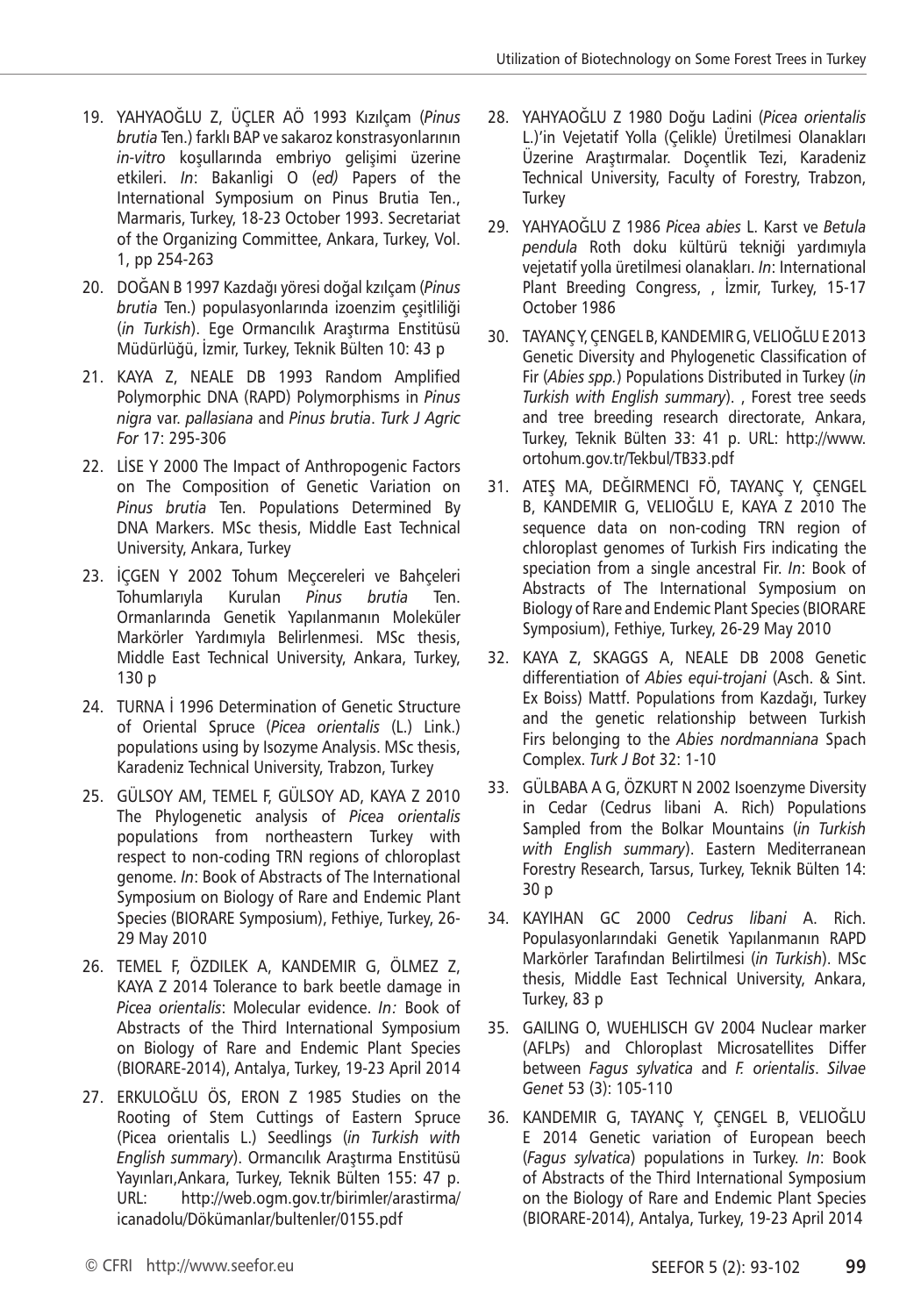- 37. KANDEMIR GE, KUŞ E, TAYANÇ Y, ÇENGEL B, VELIOĞLU E 2013 Genetic Variation of Oriental Beech (*Fagus orientalis*) Populations in Artvin Area. *In*: International Caucasian Forestry Symposium, Artvin, Turkey, 24-26 October 2013. URL: https:// ekonferans.artvin.edu.tr/index.php/ICFS/ICFS/ paper/viewFile/171/139
- 38. KIZMAZ M 1995 Studies on the vegetative propagation techniques of some broadleaved tree species (*in Turkish with English summary*). Turkish Forestry Research Institute, Ankara, Turkey, Technical Bulletin 262: 61 p. URL: http://www.ogm. gov.tr/Baskanliklar/DisIliskilerEgitimveArastirma/ Documents/Teknik-Bultenler/0262.pdf
- 39. DIZKIRICI A, KAYA Z, AKTAŞ C, ÇETINER Ç 2010 Determination of phylogenetic and evolutionary structure within *Quercus* genus that are native to Turkey. *In*: Book of Abstracts of The International Symposium on Biology of Rare and Endemic Plant Species (BIORARE Symposium), Fethiye, Turkey, 26-29 May 2010
- 40. KAYA Z 2012 Türkiye'deki meşe türlerinin moleküler sistematiği: evrimsel ilişkiler ve doğal melezlemenin türleşmedeki rolü. TUBİTAK Projects, 1 April 2009-1 April 2012
- 41. ŞAN B, SEZGIN M, DUMANOĞLU H, KÖKSAL Aİ 2007 Somatic embryogenesis from immature cotyledons of some European chestnut (*Castanea sativa* Mill.) cultivars. *Turk J Agric For* 31: 175-179
- 42. SOYLU A, ERTÜRK Ü 1999 Researches on micropropagation of chestnut. *In*: Salesses G (*ed*) Proceedings of the Second International Symposium on Chestnut, Bordeaux, France, 19-23 October 1998. International Society for Horticultural Science, Leuven, Belgium, *Acta Horticulturae* 494: 247-254
- 43. TAŞKIRAN B, KAYA Z 2014 Genetic control of cellulose, lignin and glucose contents in European black poplar (*Populus nigra* L.) populations from Turkey. *In*: Book of Abstracts of the Third International Symposium on the Biology of Rare and Endemic Plant Species (BIORARE-2014), Antalya, Turkey, 19-23 April 2014
- 44. ZEYBEK E, YILDIRIM K, KAYA Z 2014 Seasonal changes of cold-related antioxidant enzyme activities in black poplar (*Populus nigra*) individuals. *In*: Book of Abstracts of the Third International Symposium on the Biology of Rare and Endemic Plant Species (BIORARE-2014), Antalya, Turkey, 19-23 April 2014
- 45. GÖZÜKIRMIZI N 1998 Kağıtlık hammadde nitelikleri biyogenetik olarak geliştirilmiş kavak (*Populus*) klonlarının etüd ve araştırılması. Tubitak-Mam, Gebze, Turkey, 123 p
- 46. ÖZDILEK A, YÜCER Ç, KAYA Z 2014 Allelic differences in the flowering locus T2 gene among poplar species. *In*: Book of Abstracts of the Third International Symposium on the Biology of Rare and Endemic Plant Species (BIORARE-2014), Antalya, Turkey, 19-23 April 2014
- 47. YILDIRIM K, ZEYBEK E, KAYA Z 2014 Production of bark storage proteins associated to delaved leaf senescence and drought tolerance in *Populus nigra*. *In*: Book of Abstracts of the Third International Symposium on the Biology of Rare and Endemic Plant Species (BIORARE-2014), Antalya, Turkey, 19-23 April 2014
- 48. İPEKÇI Z, OĞRAŞ T, ALTINKUT A, BAYROVIC K, KAZAN K, GÖZÜKIRMIZI N, BOYDAK M, TANK T, AKALP T, ÖZDEN Ö, ÇALIKOĞLU M, TUNÇTANER K, TULUKÇU M, BALKAN H, TANRIYAR H 1999 Reduced leaf peroxidase activity is associated with reduced lignin content in transgenic poplar. *Plant Biotechnol* 16 (5): 381-387. DOI: http://dx.doi. org/10.5511/plantbiotechnology.16.381
- 49. GÖZÜKIRMIZI N, BARJROVIÇ K, İPEKÇI Z, BOYDAK M, AKALP T, TUNÇTANER K, BALKAN H, TANRIYAR H, ÇALIKOĞLU M, OĞRAŞ T, ÖZDEN Ö, TULUKÇU M, TANK T 1998 Genotype differences in direct plant regeneration from stem explants of *Populus tremula* in Turkey. *J Forest Res-JPN* 3 (2): 123-126. DOI: http://dx.doi.org/10.1007/BF02760313
- 50. TOPLU F, TULUKCU M, TUNÇTANER K 1991 Titrek Kavak (*Populus tremula* L.)'in Çelikle Üretilmesi Üzerine Araştırmalar. Kav. Ve Hız. Gel. Tür., İzmit, Turkey, Teknik Bülten 154
- 51. DEĞIRMENCI FÖ, ACAR P, KARAHAN FA, KAYA Z 2014 Genetic structures of *Salix alba* and *Salix excelsa* clone banks assessed by microsatellite DNA Markers. *In*: Book of Abstracts of the Third International Symposium on the Biology of Rare and Endemic Plant Species (BIORARE-2014), Antalya, Turkey, 19-23 April 2014
- 52. ACAR P, ÖZER YT, KAYA Z 2014 Phylogenetic relationships of some Turkish *Salix* species inferred from *mat*K sequence data. *In*: Book of Abstracts of the Third International Symposium on the Biology of Rare and Endemic Plant Species (BIORARE-2014), Antalya, Turkey, 19-23 April 2014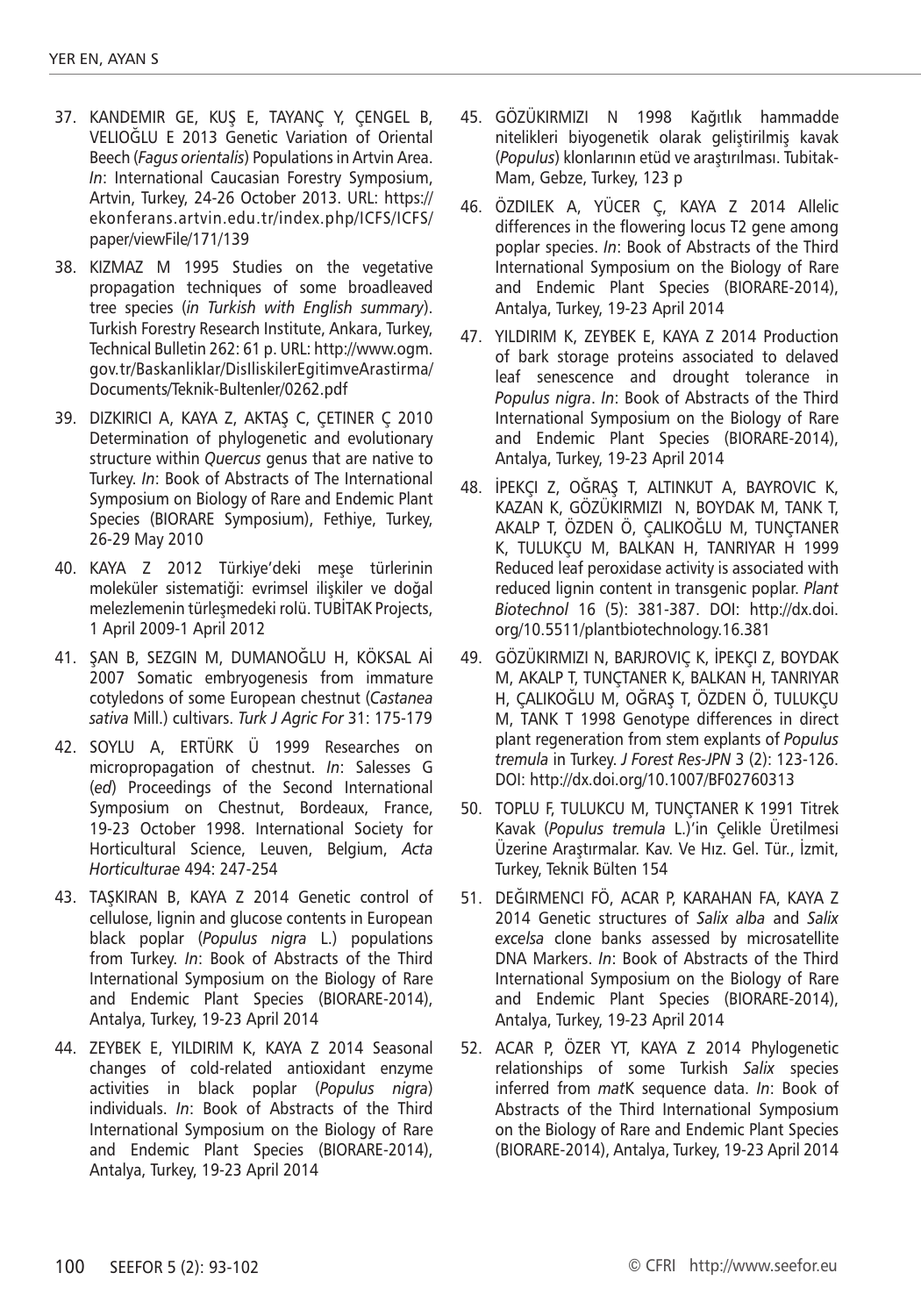- 53. ÜÇLER AÖ, MOLLAMEHMETOĞLU N 2001 In vitro plantlet regeneration from mature embryos of linden (*Tilia platyphyllos* Scop.) and multiplication of its Buds. *Turk J Agric For* 25: 181-186
- 54. ÖZPAY Z 1998 Ihlamur'un (Tilia L.) Tohum ve Çelikle Yetiştirilmesi İmkanların Üzerine Araştırmalar. Orman Bakanlığı Batı Karadeniz Ormancılık Araştırma Enstitüsü, Bolu, Turkey, Teknik Bülten 2
- 55. YAHYAOĞLU Z 1995 Kafkas ıhlamuru (*Tilia rubra* D.C) embriyolarında *in-vitro* koşullarında fidan elde edilmesi (*in Turkish*). *Turk J Agric For* 19: 231- 235
- 56. YAHYAOĞLU Z, ÖLMEZ G, ÖLMEZ Z 2000 *Betula medvediewii* Reg. doku kültürü teknikleri ile üretilmesi. *In*: XV. Ulusal Biyoloji Kongresi, Ankara, Turkey, 5-9 September 2000
- 57. AYAN S, YAHYAOĞLU Z, GERÇEK V, ŞAHİN A, SIVACIOĞLU A 2006 The Vegetative Propagation Possibilities of Black Alder [*Alnus glutinosa* subsp. *barbata* (C. A. Mey.) Yalt.] by Softwood Cuttings. *Pak J Biol Sci* 9 (2): 238-242
- 58. ATASOY H, KÜÇÜK M 1989 Kızılağaç (*Alnus glutinosa*) çeliklerinin köklendirilmesi üzerine çalışmalar. Ege Forestry Research Institute, Ankara, Turkey, Teknik Yayın 36-39
- 59. GERÇEK V, AYAN S, ŞAHIN A, AKSU V 2005 The Vegetative Production facilities for Bearded-alder (*Alnus glutinosa* subsp. *barbata* L.), Ministry of Forests, the Institution of Eastern Black Sea Forestry Studies, Ministry of the Environment and Forests Publication number: 179, Directorate of Eastern Black Sea Forestry Research, Publication number: 23, Technical Bulletin Publication number: 18, Trabzon, Turkey
- 60. GERÇEK V, ŞAHIN A, S. AYAN 2002 Effects of Different Hormone Concentrations on Plantlets Growing of Sequoia Sempervirens (Lamb.) Endl. (*in Turkish with English summary*). *Gazi University Kastamonu Education Journal* 10 (1): 173-180
- 61. EYÜBOĞLU AK, ATASOY H, GERÇEK V, ŞAHİN A 1997 Sahil Sekoyası (*Sequoia sempervirens* (D.) Don.) Çelikle Üretilmesi. Trabzon, Turkey Teknik Bülten 1
- 62. KOÇER ZA 2005 In vitro growth and development of common juniper (*Juniperus communis*) from bud explants. MSc thesis, Middle East Technical University, Faculty of Arts and Sciences, Ankara, **Turkey**
- 63. KESKİN S 1992 Kokulu Ardıç (*Juniperus foetidissima* Wild.) ve Boylu Ardıç (*Juniperus excelsa* Bieb.)'ın Çelikle Üretilmesi. Ormancılık Araştırma Enstitüsü Yayınları, Ankara, Turkey, Teknik Bülten 233
- 64. KALYONCU İH, ERSOY N, YILMAZ M 2008 A research on the effect of some hormone and relative Humidity levels on rooting of softwood top cuttings of Russian Olive (*Elaeagnus angustifolia* L.) determined by the selection of breeding. *SDU Faculty of Forestry Journal* 3 (1): 9-18
- 65. ÖZDILEK A, OR M, ÇENGEL B, KANDEMIR G, TAYANÇ Y, VELIOĞLU E, KAYA Z 2012 Molecular phylogeny of relict-endemic *Liquidambar orientalis* Mill based on sequence diversity of chloroplast-encoded *mat*K gene. *Plant Syst Evol* 298 (2): 337-349. DOI: http://dx.doi.org/10.1007/ s00606-011-0548-6
- 66. ALAN M, VELIOĞLU E, EZEN T, ŞIKLAR S, ÖZTÜRK H 2014 Diversity of Some quantitative characters of Oriental sweetgum (*Liquidambar orientalis* Mill.) *In:* Book of Abstracts of the Third International Symposium on Biology of Rare and Endemic Plant Species (BIORARE-2014), Antalya, Turkey, 19-23 April 2014
- 67. GENÇ A 1999 Sığla ağacı (*Liquidambar orientalis* Mill) doku kültürü tekniği ile üretilmesi. Ege Forestry Research Institute, İzmir, Turkey, Teknik Bülten 14: 41 p
- 68. GENÇ A 2000 Sığla Ağacı (*Liquidambar orientalis* Mill.)'nin Doku Kültürü Tekniği ile Üretilmesi. Ege Forestry Research Institute, İzmir, Turkey, Teknik Bülten 14
- 69. GÜLBABA AG 1997 Vegetative propagation of Eucalyptus by Cuttings (*in Turkish with English summary*). *DOA Dergisi* 3: 17-37
- 70. ÖZKURT N 1999 Bazı Okaliptüs (*Eucalypus camaldulensis* Dehn.) Klonlarının In vitro Klonal Çoğaltılması. *DOA Dergisi* 5: 27-48
- 71. FEYZIOĞLU F, AYAN S 2002 The Effects of Different Plant Growth Regulators on the Planlet Development of Dogwood (*Cornus mas* L.). *Journal of Science of Gazi University* 15 (2): 533- 556
- 72. COŞKUN S 1998 Adi porsuk (*Taxus baccata* L.)'ın Çelikle Üretilmesi Üzerine Araştırmalar. Batı Karadeniz Ormancılık Araştırma Müdürlüğü, Bolu, Turkey, Teknik Rapor 1
- 73. BOZA A 2013 Defne'nin (*Laurus nobilis* L.) Doku Kültürü Yöntemiyle Üretilme Olanakları. Araştırma Bülteni, İzmir, Turkey
- 74. PARLAK S 2007 Defne (*Laurus nobilis* L.)'nin Tohumla ve Çelikle Ürtimi Esaslarının Belirlenmesi Üzerine Araştırmalar (*in Turkish*). PhD thesis, Karadeniz Technical University, Institute of Natural Sciences, Trabzon, Turkey, 92 p